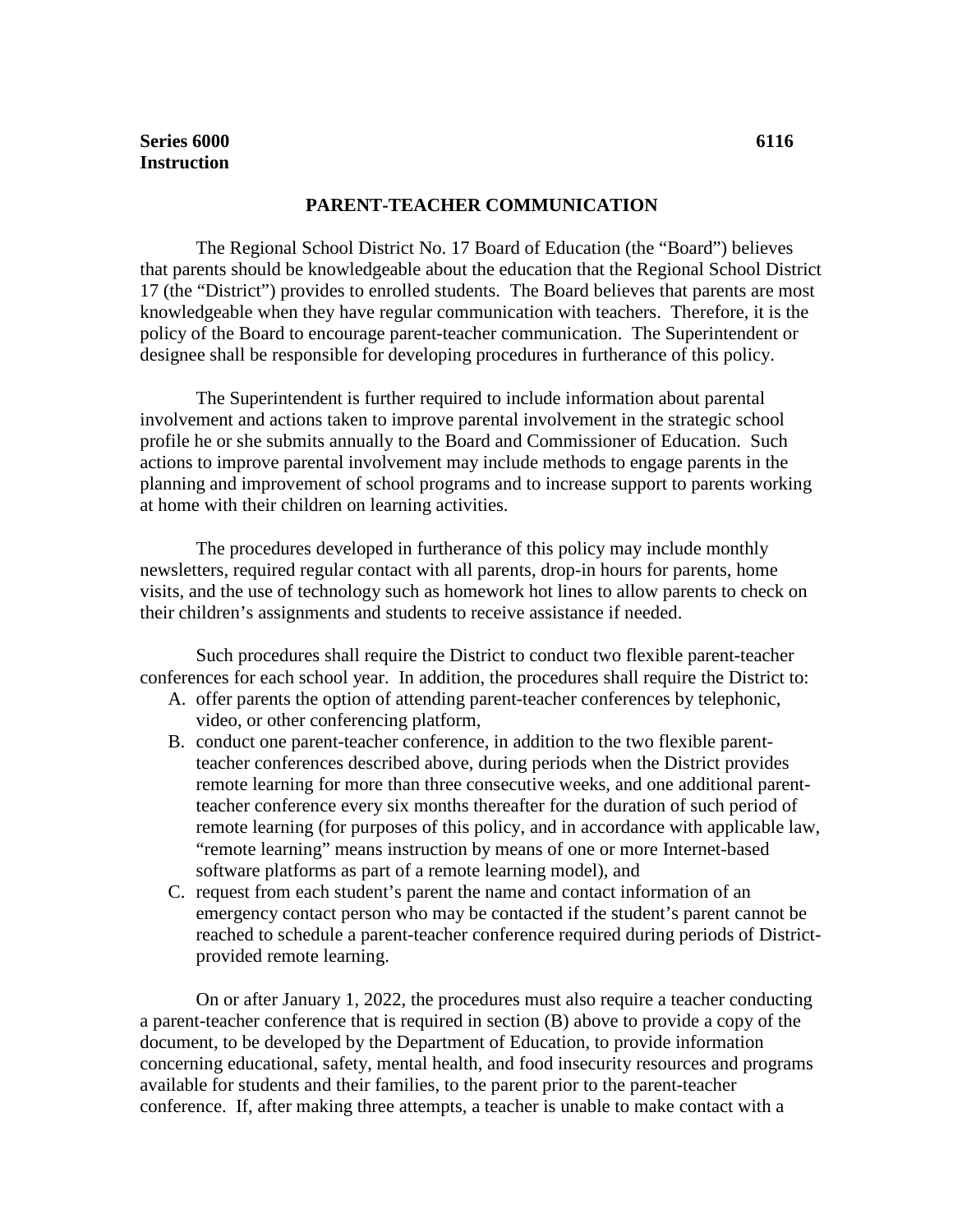student's parent in order to schedule a parent-teacher conference required in section (B) above, the teacher shall report such inability to the school principal or designee. Such principal or designee shall contact any emergency contact person designated by the student's parent to ascertain such student's and family's health and safety.

Legal reference:

Connecticut General Statutes:

Public Act No. 21-46, "An Act Concerning Social Equity and the Health, Safety, and Education of Children" June Special Session, Public Act No. 21-2, Section 390. § 10-220(c) Duties of Boards of Education

§ 10-221(f) Boards of Education to prescribe rules, policies and procedures

BOE APPROVED: 9.21.21 REVISED: \_\_\_\_\_\_\_\_\_\_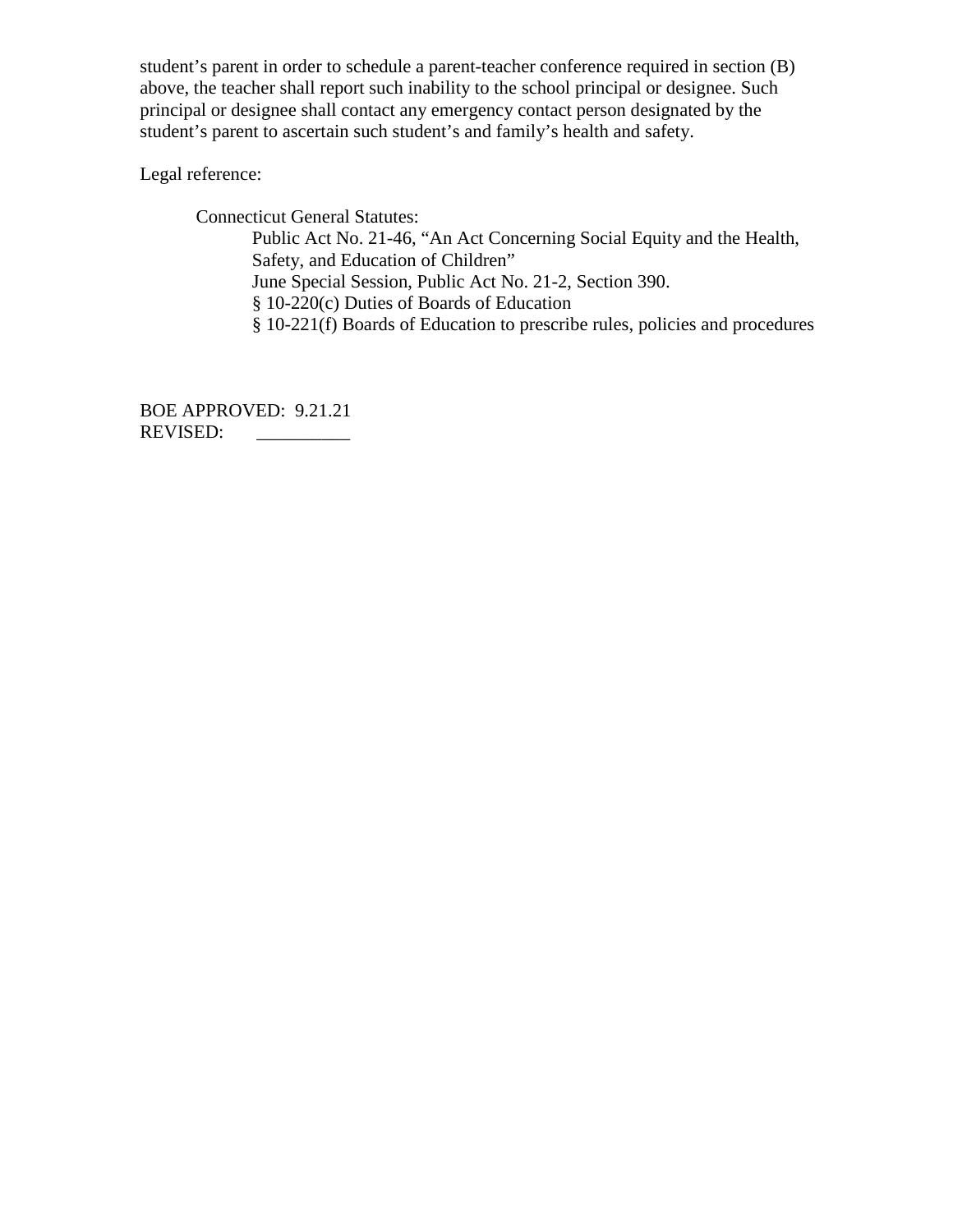## **ADMINISTRATIVE REGULATIONS REGARDING PARENT-TEACHER COMMUNICATION**

## **Regional School District 17 Procedures Regarding Parent-Teacher Communication**

The Regional School District No. 17 Board of Education (the "Board") believes that parents should be knowledgeable about the education that the Regional School District 17 (the "District") provides to enrolled students. The Board believes that parents are most knowledgeable when they have regular communication with teachers. In accordance with the Board's Parent-Teacher Communication policy, the administration has adopted the following procedures:

- 1. The District supports parent-teacher communication and procedures may include, but are not limited to, frequent school messages and/or newsletters from principals, teachers, and Central Office administrators, required regular contact with all parents, and the use of technology to allow parents to check on their children's assignments.
- 2. The District shall conduct two flexible parent-teacher conferences for each school year. Parents shall have the option of attending parent-teacher conferences by telephonic, video, or other conferencing platform.
- 3. In addition to the two flexible parent-teacher conferences described above, during periods when the District provides remote learning for more than three consecutive weeks, the District shall conduct one parent-teacher conference, and one additional parent-teacher conference every six months thereafter for the duration of such period of remote learning. For purposes of these Administrative Regulations, and in accordance with applicable law, "remote learning" means instruction by means of one or more Internet-based software platforms as part of a remote learning model.
	- a. The District shall request from each student's parent the name and contact information of an emergency contact person who may be contacted if the student's parent cannot be reached to schedule a parent-teacher conference required during periods of District-provided remote learning.
	- b. On or after January 1, 2022, if, after making three attempts, a teacher is unable to make contact with a student's parent in order to schedule a parentteacher conference required in this Section 3, the teacher shall report such inability to the school principal or designee. Such principal or designee shall contact any emergency contact person designated by the student's parent to ascertain such student's and family's health and safety.